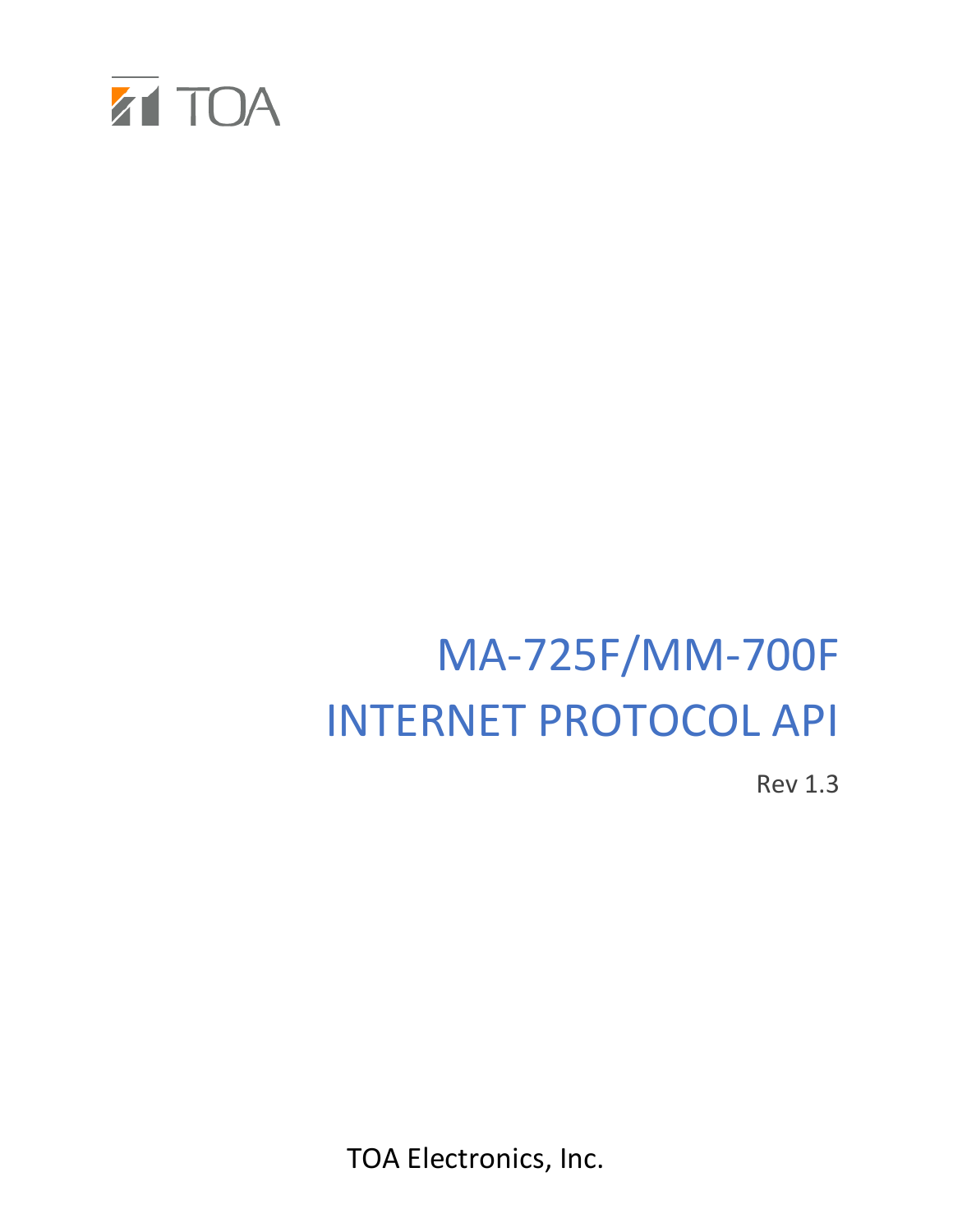

## Document History

| Revision | Date       | Author       | Comment                                                |
|----------|------------|--------------|--------------------------------------------------------|
| 1.0      | 2019/4/11  | Masaki Omata | First draft                                            |
| 1.2      | 2020/02/25 | Masaki Omata | <b>Add Priority Control</b><br>and Status API          |
| 1.3      | 2020/03/12 | Masaki Omata | Fix typo in priority 2<br>example command on<br>Page 7 |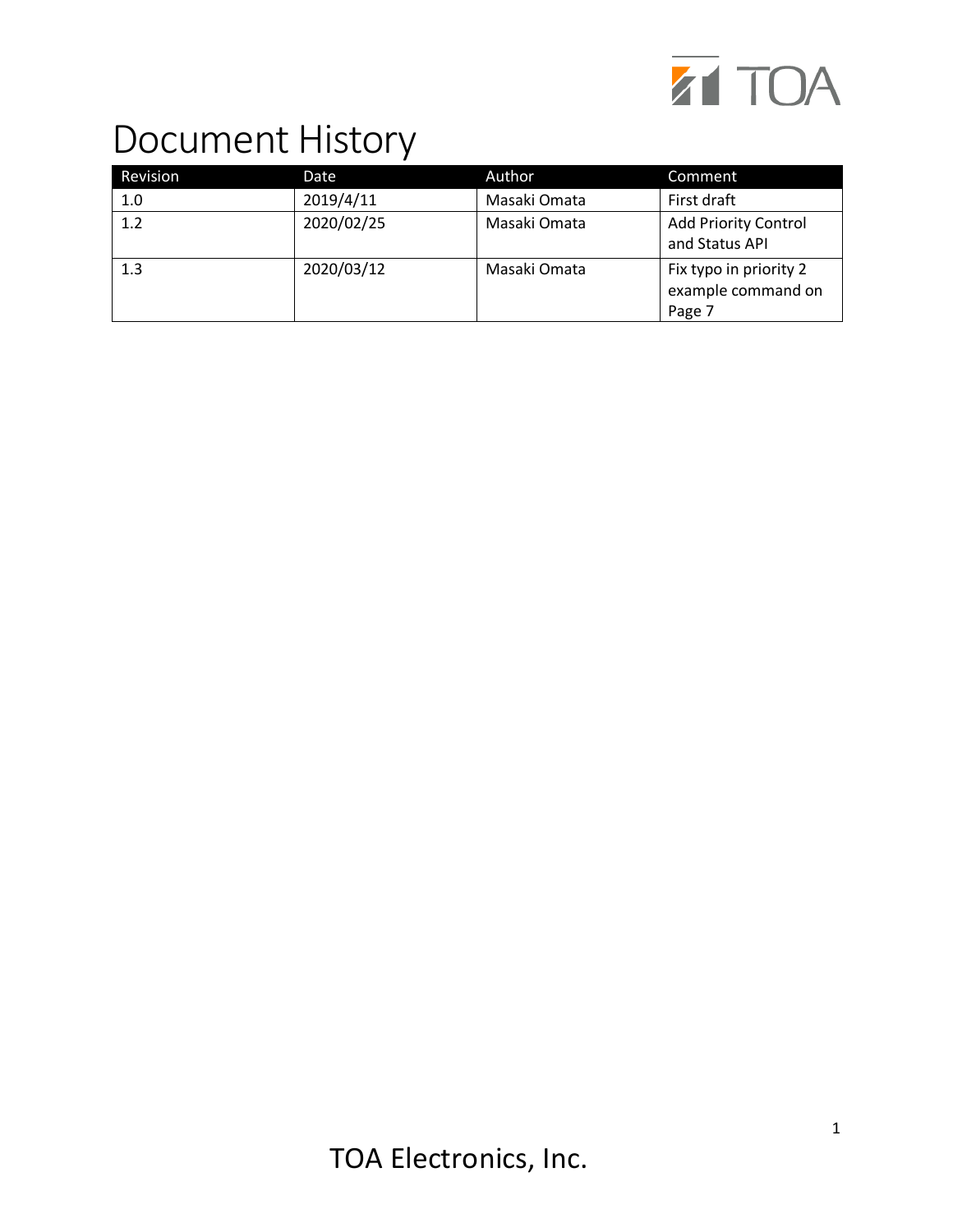

## Contents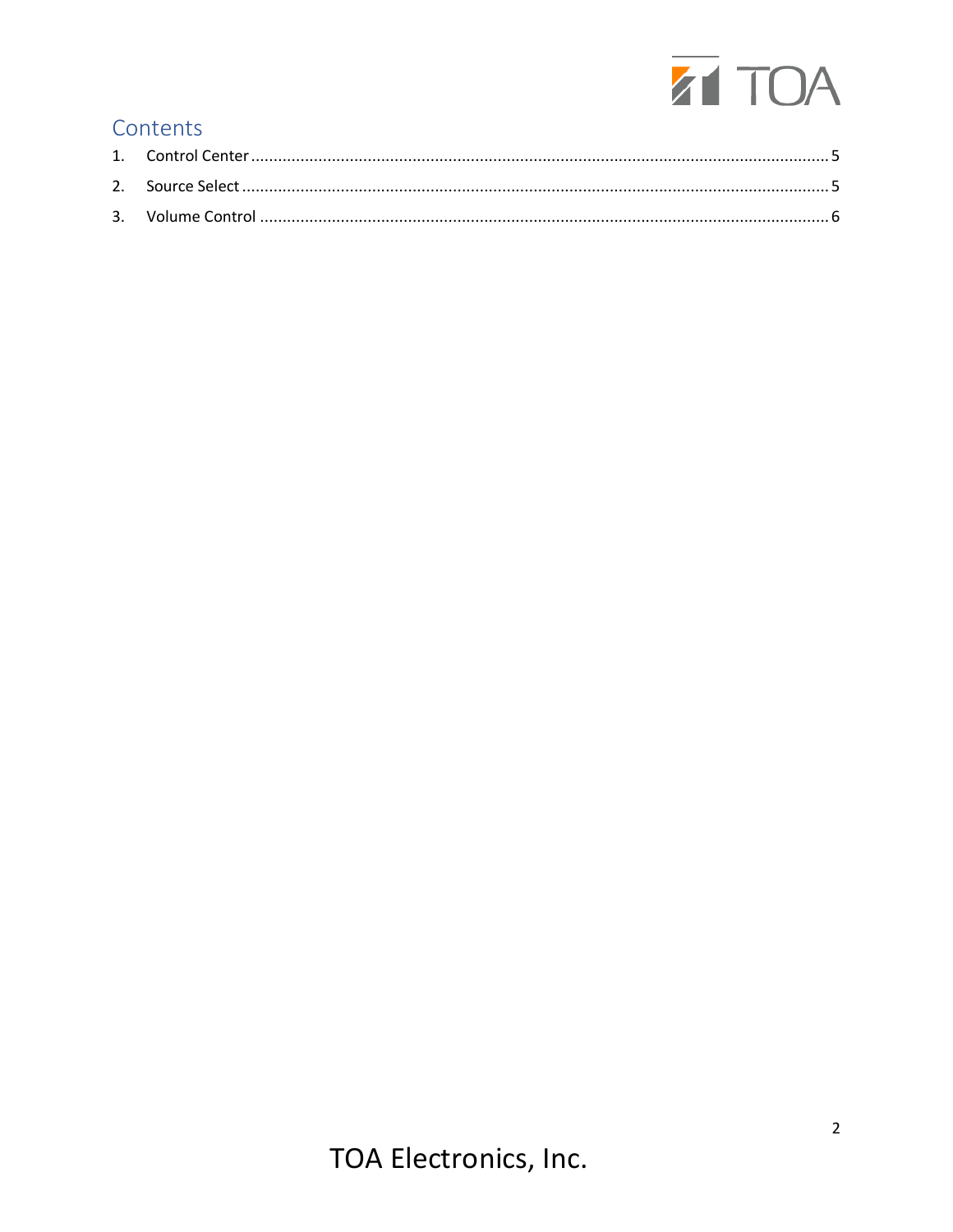

Note:

1. The IP address used in the example in this document is 192.168.14.1. Make sure to use the correct IP address.

2. Establish a raw connection to the desired IP address and port 80. Below is a PuTTY example.



3. Example of successful command sent.

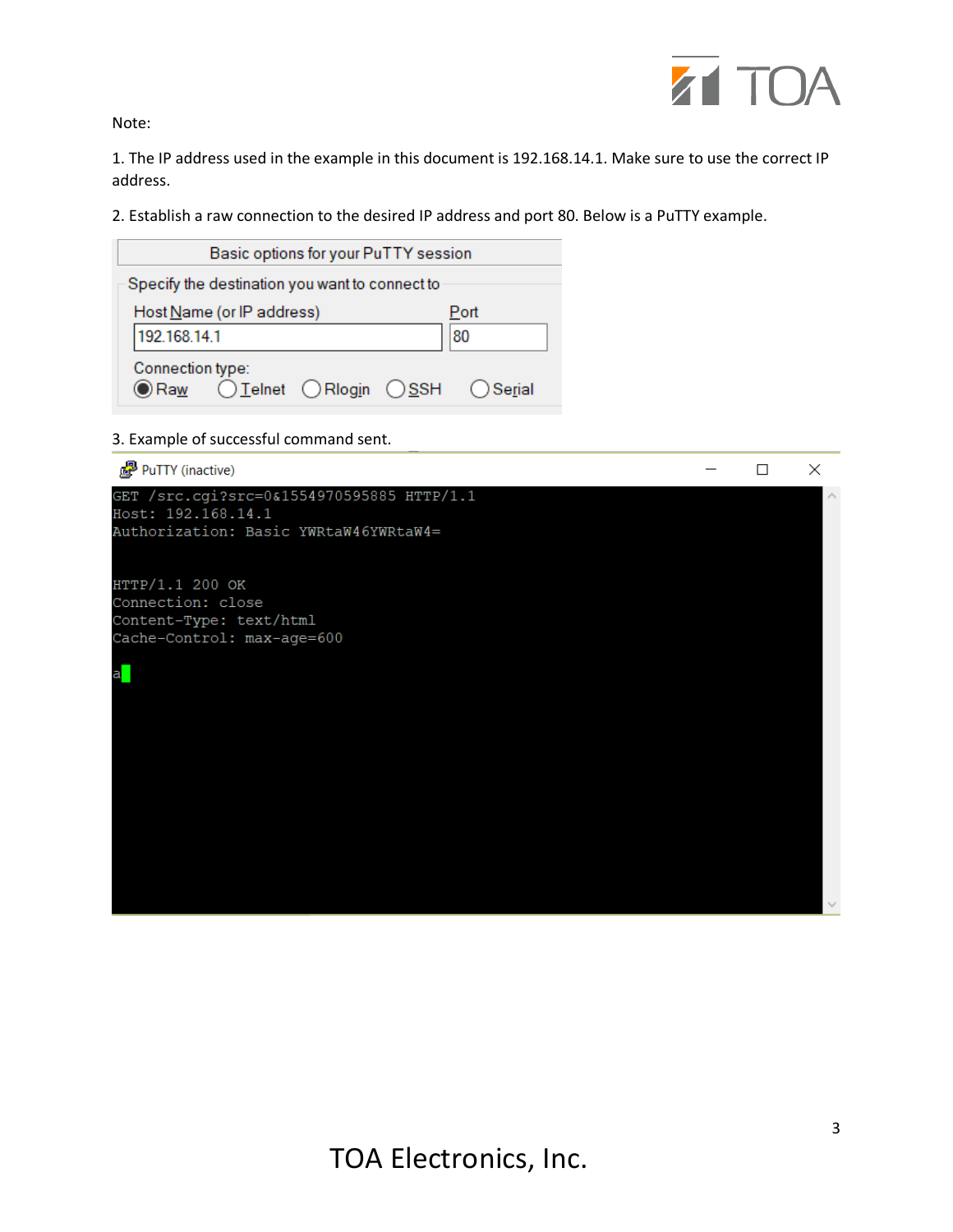

4. Data Format

#### **GET /[\$1].cgi?[\$1-1]=[\$2]&[\$3] HTTP/1.1 Host: 192.168.14.1 Authorization: Basic [\$4][\$5]**

 $$1 =$  command type

\$1-1 = command subtype (only for volume control)

\$2 = parameter value

\$3 = random number. Suggest using current date and time.

\$4 = hashed username/password. Currently set as "YWRtaW46YWRtaW4=". Will provide a combination in the future.

\$5 = end of header. Must be 0xd 0xa twice.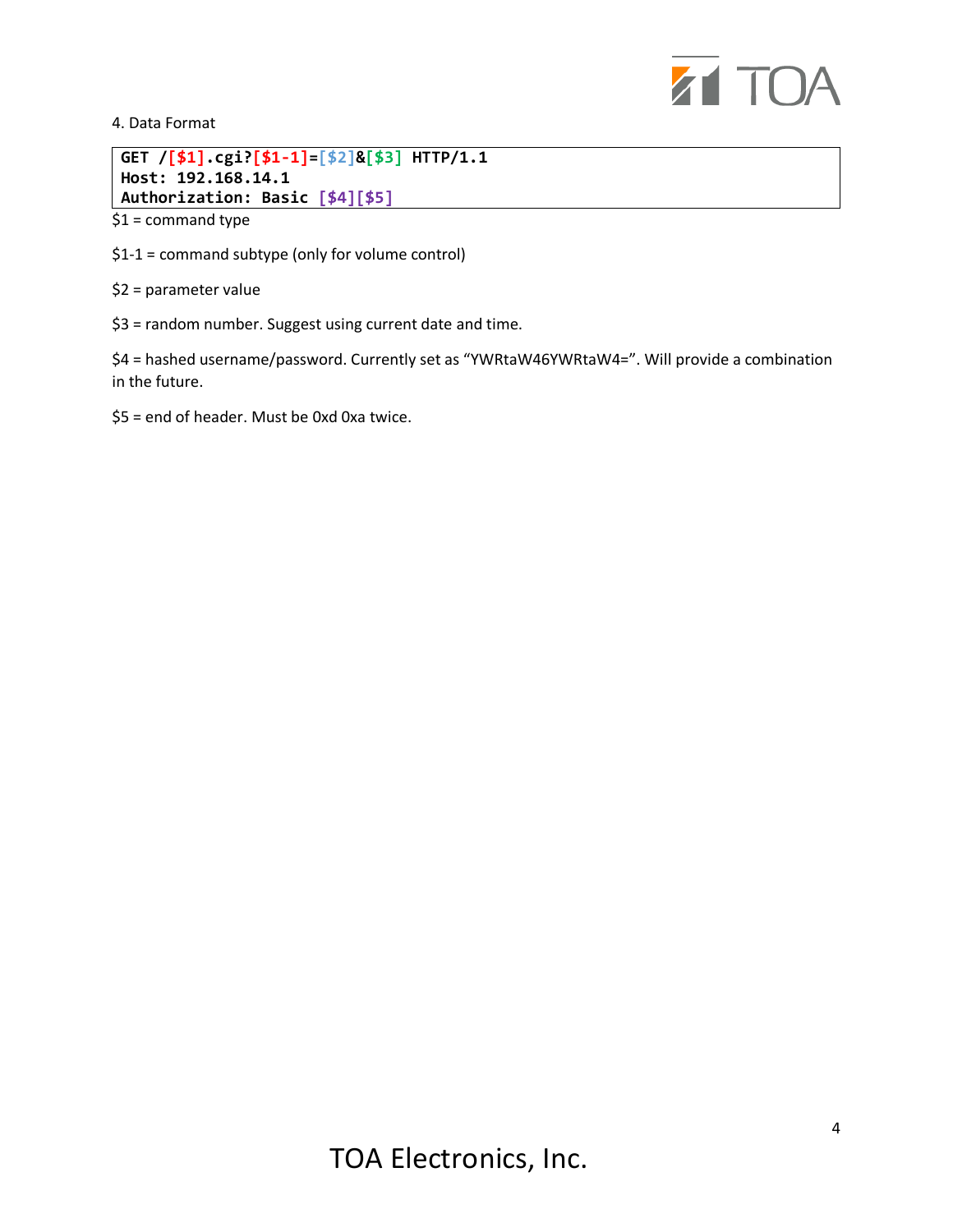

## <span id="page-5-0"></span>1. Control Center

| . .  | (see table 1) | $\sim$<br>-      |                  |
|------|---------------|------------------|------------------|
| ctrl | On/off zone   | Number<br>Random | YWRtaW46YWRtaW4= |

| Table 1: \$2 values     | <b>Description</b> |
|-------------------------|--------------------|
|                         | Zone 1 on          |
|                         | Zone 1 off         |
| $\mathfrak{p}$          | Zone 2 on          |
| $\overline{\mathbf{3}}$ | Zone 2 off         |
|                         | Zone 3 on          |
| 5                       | Zone 3 off         |
| 6                       | Zone 4 on          |
|                         | Zone 4 off         |

**Example,** turn on control for zone 4 GET /ctrl.cgi?ctrl=6&1554970595885 HTTP/1.1 Host: 192.168.14.1 Authorization: Basic YWRtaW46YWRtaW4=

### <span id="page-5-1"></span>2. Source Select

| $\frac{1}{2}$ \$1 = \$1-1 | \$2<br>l (see table 2) | . .<br>-      |                  |
|---------------------------|------------------------|---------------|------------------|
| -src                      | Source select          | Random Number | YWRtaW46YWRtaW4= |

| Table 2: \$2 values | <b>Description</b> |
|---------------------|--------------------|
| 0                   | Zone 1, Source 1   |
| $\mathbf{1}$        | Zone 1, Source 2   |
| $\overline{2}$      | Zone 1, Source 3   |
| 3                   | Zone 1, Source 4   |
| 4                   | Zone 2, Source 1   |
| 5                   | Zone 2, Source 2   |
| 6                   | Zone 2, Source 3   |
| 7                   | Zone 2, Source 4   |
| 8                   | Zone 3, Source 1   |
| 9                   | Zone 3, Source 2   |
| a                   | Zone 3, Source 3   |
| b                   | Zone 3, Source 4   |
| C                   | Zone 4, Source 1   |
| d                   | Zone 4, Source 2   |
| e                   | Zone 4, Source 3   |
| $\mathbf f$         | Zone 4, Source 4   |

**Example,** Select source 4 for Zone 1 GET /src.cgi?src=3&1554970595885 HTTP/1.1 Host: 192.168.14.1 Authorization: Basic YWRtaW46YWRtaW4=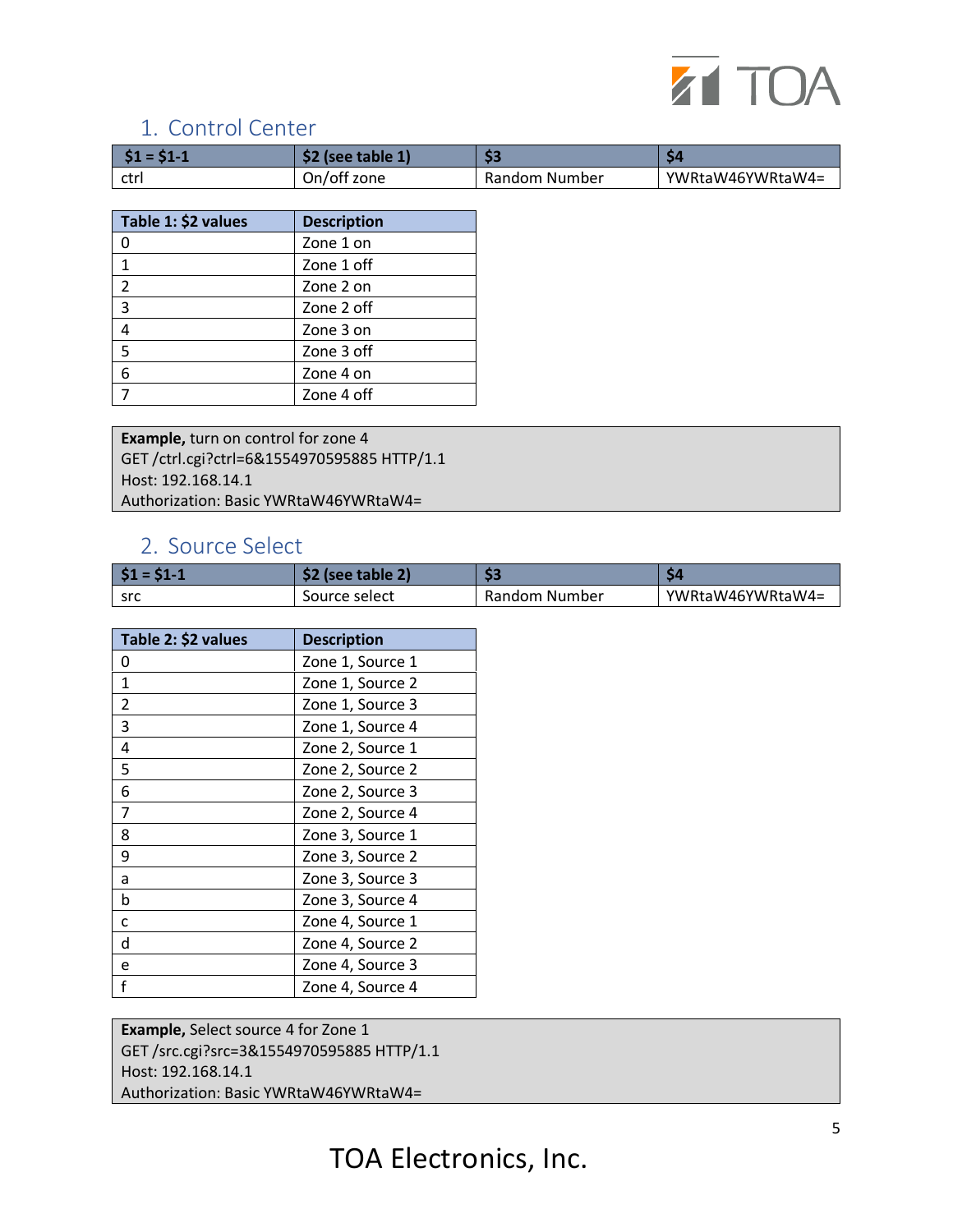

## <span id="page-6-0"></span>3. Volume Control

| $\sqrt{51}$ | C1<br>9 L – L | $$2$ (see table 3) | \$3           |                  |
|-------------|---------------|--------------------|---------------|------------------|
| Zone index  | vol           | Volume Level       | Random Number | YWRtaW46YWRtaW4= |
| v1/v2/v3/v4 |               |                    |               |                  |

| Table 3: \$2 values | <b>Description</b> |
|---------------------|--------------------|
| 0                   | Volume level 0     |
| $\mathbf{1}$        | Volume level 1     |
| $\overline{2}$      | Volume level 2     |
| 3                   | Volume level 3     |
| 4                   | Volume level 4     |
| 5                   | Volume level 5     |
| 6                   | Volume level 6     |
| 7                   | Volume level 7     |
| 8                   | Volume level 8     |
| 9                   | Volume level 9     |
| a                   | Volume level 10    |

**Example,** set zone 3 volume level to 4 GET /v3.cgi?vol=4&1554970595885 HTTP/1.1 Host: 192.168.14.1 Authorization: Basic YWRtaW46YWRtaW4=

## 4. Priority Select

#### **Smart Control**

| $\vert$ \$1 | . .  | (see table 4)<br>32 | $\sim$<br>55  |                  |
|-------------|------|---------------------|---------------|------------------|
| priority    | ctrl | Smart On/Off        | Random Number | YWRtaW46YWRtaW4= |

| Table 3: \$2 values | <b>Description</b> |  |
|---------------------|--------------------|--|
|                     | Smart Control, On  |  |
|                     | Smart Control, Off |  |

**Example,** Turn Priority Smart Control Off GET /priority.cgi?ctrl=1&1554970595885 HTTP/1.1 Host: 192.168.14.1 Authorization: Basic YWRtaW46YWRtaW4=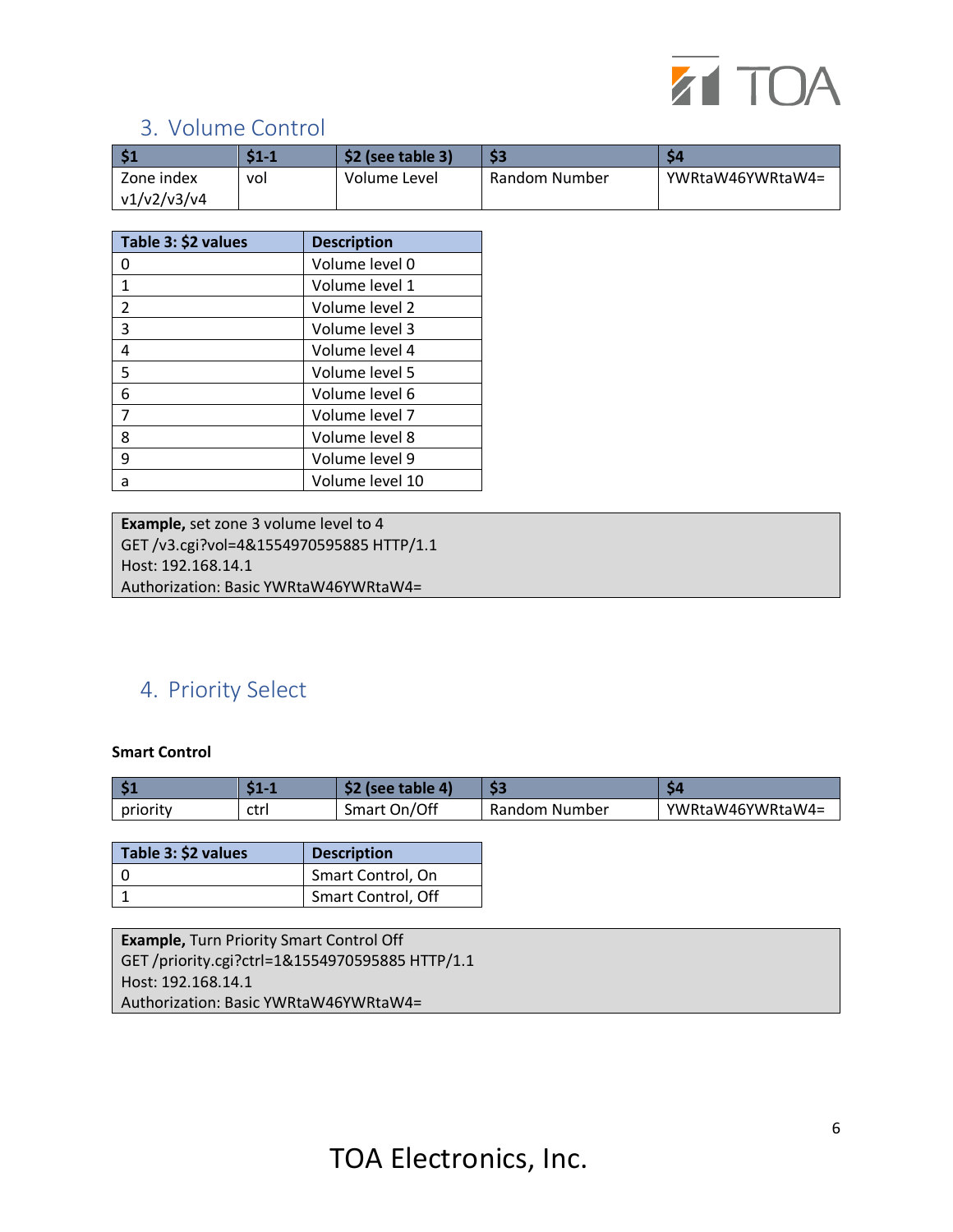

#### **Priority 1**

|           | . .  | . .<br>(see table 5)<br>37 | . .<br>53     |                  |
|-----------|------|----------------------------|---------------|------------------|
| priority1 | ctrl | zone select                | Random Number | YWRtaW46YWRtaW4= |

| Table 5: \$2 values     | <b>Description</b> |
|-------------------------|--------------------|
| U                       | Zone 1, On         |
| 1                       | Zone 1, Off        |
| $\overline{\mathbf{c}}$ | Zone 2, On         |
| 3                       | Zone 2, Off        |
|                         | Zone 3, On         |
| 5                       | Zone 3, Off        |
| 6                       | Zone 4, On         |
|                         | Zone 4, Off        |

**Example,** Turn Priority1 On for Zone 3 GET /priority1.cgi?ctrl=4&1554970595885 HTTP/1.1 Host: 192.168.14.1 Authorization: Basic YWRtaW46YWRtaW4=

#### **Priority 2**

| 1 S 1     |      | : (see table 6) |               |                  |
|-----------|------|-----------------|---------------|------------------|
| Priority∠ | ctri | zone select     | Random Number | YWRtaW46YWRtaW4= |

| Table 6: \$2 values | <b>Description</b> |
|---------------------|--------------------|
| U                   | Zone 1, On         |
| 1                   | Zone 1, Off        |
| $\overline{2}$      | Zone 2, On         |
| 3                   | Zone 2, Off        |
| 4                   | Zone 3, On         |
| 5                   | Zone 3, Off        |
| 6                   | Zone 4, On         |
|                     | Zone 4, Off        |

**Example,** Turn Priority2 Off for Zone 4 GET /priority2.cgi?ctrl=7&1554970595885 HTTP/1.1 Host: 192.168.14.1 Authorization: Basic YWRtaW46YWRtaW4=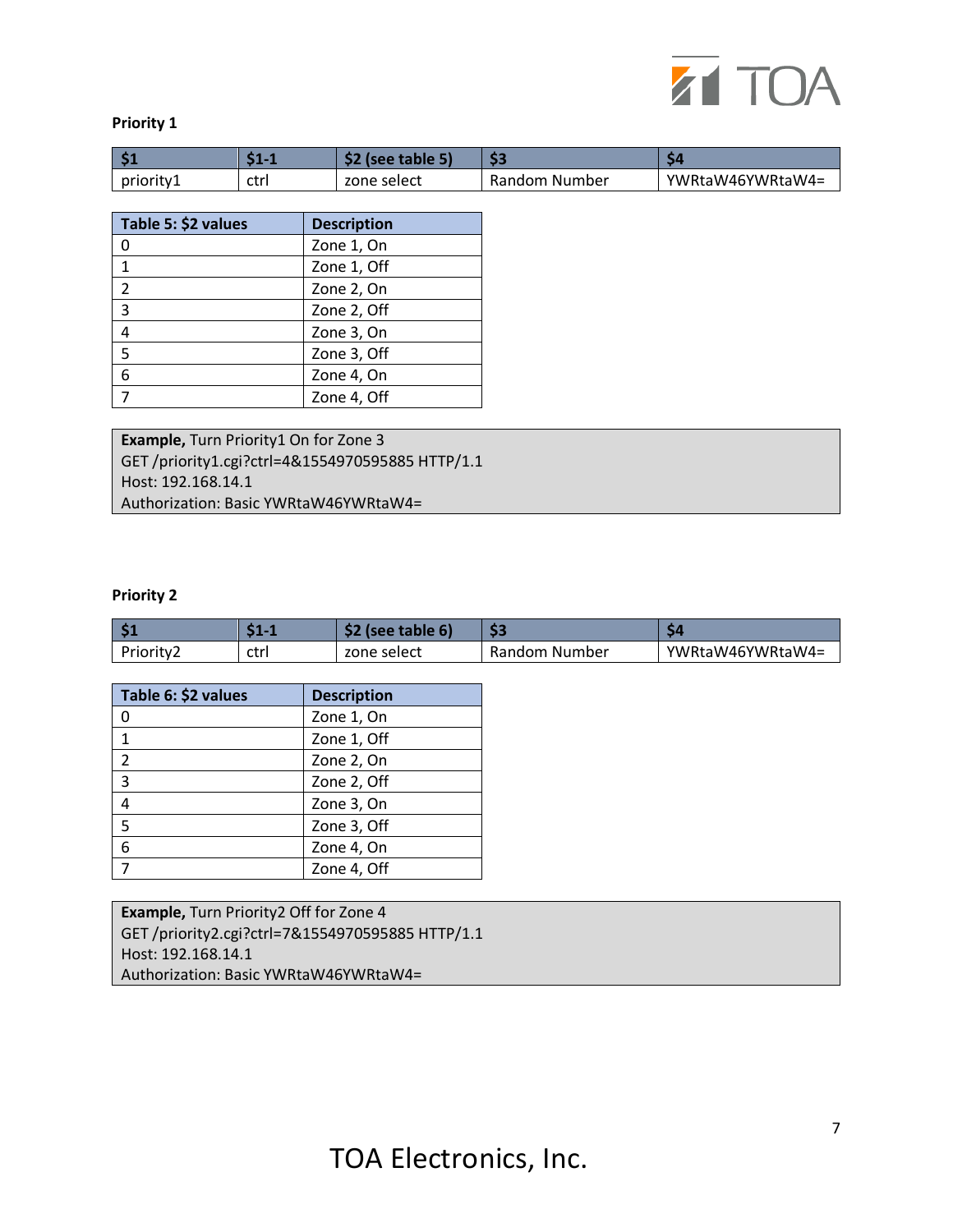

## 5. Status API

#### **Get current volume**

| l 64<br>.     | $\sim$ | table<br>isee ' | $\sim$<br>55     |                  |
|---------------|--------|-----------------|------------------|------------------|
| status<br>vol | stat   | zone select     | Number<br>Random | YWRtaW46YWRtaW4= |

| Table 7: \$2 values | <b>Description</b> |  |
|---------------------|--------------------|--|
|                     | All Zones          |  |

**Example,** get all zones volume info GET /status\_vol.cgi?stat=0&1554970595885 HTTP/1.1 Host: 192.168.14.1 Authorization: Basic YWRtaW46YWRtaW4=

#### Data returned in **status\_vol.cgi**

Z1:22,Z2:33,Z3:01,Z4:07

#### **Format "Z1:%02d,Z2:%02d,Z3:%02d,Z4:%02d"**

The volume ranges from 0 to 63 max. The value returned is fixed 2 digits with zero prefix if necessary.

#### **Get priority1 settings**

| 1 de<br>. .    | . .  | . .<br>(see table 8) | S3               |                  |
|----------------|------|----------------------|------------------|------------------|
| status<br>pri1 | stat | zone select          | Random<br>Number | YWRtaW46YWRtaW4= |

| Table 8: \$2 values | <b>Description</b> |  |
|---------------------|--------------------|--|
|                     | All Zones          |  |

**Example,** get Priority1 all zones control settings GET /status\_pri1.cgi?stat=0&1554970595885 HTTP/1.1 Host: 192.168.14.1 Authorization: Basic YWRtaW46YWRtaW4=

Data returned in **status\_pri1.cgi**

Z1:0,Z2:1,Z3:0,Z4:1

0: On

1: Off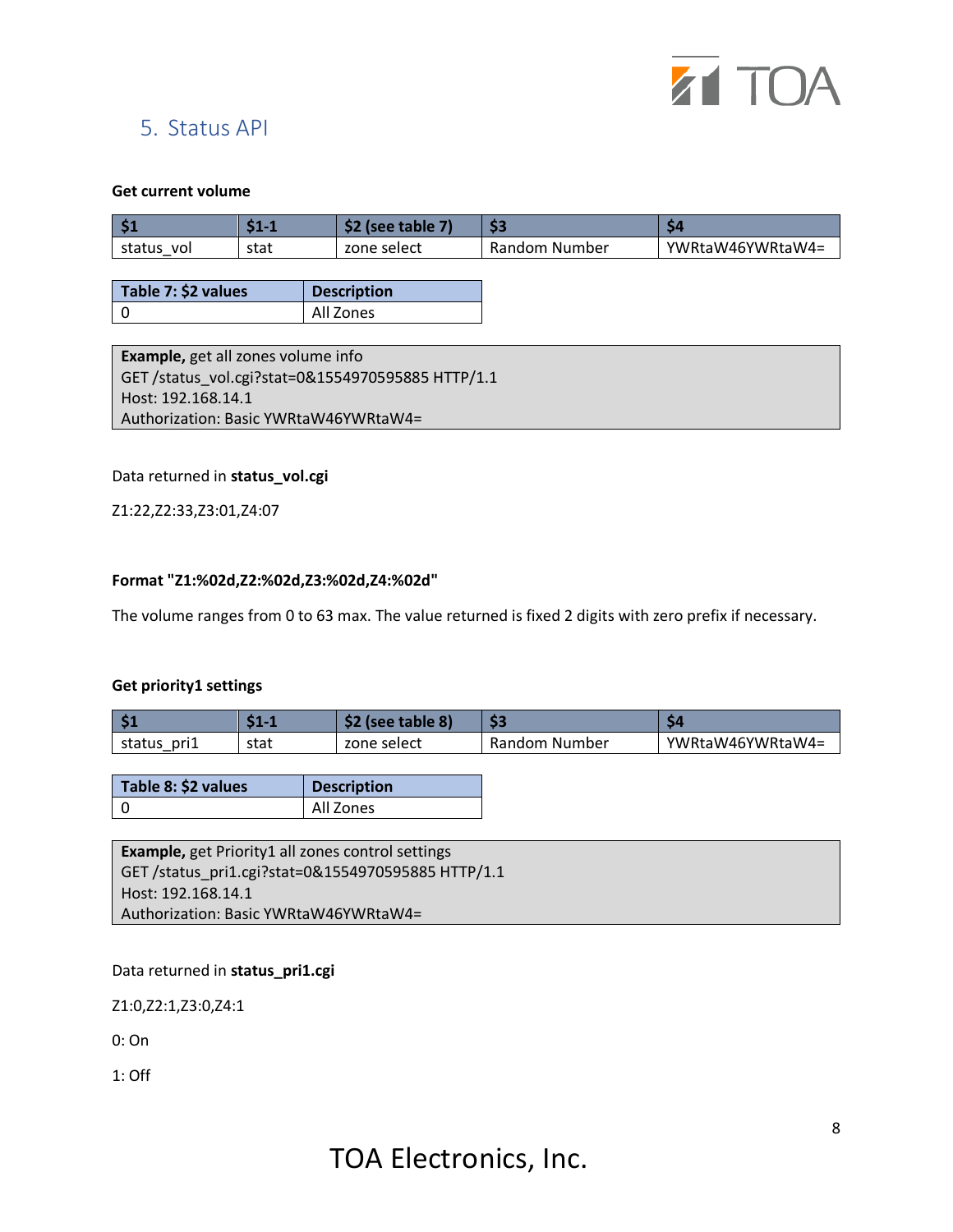

#### **Get priority2 settings**

|                | c.   | . .<br>$\mathbf{q}$<br>(see table) | $\sim$<br>55       |                  |
|----------------|------|------------------------------------|--------------------|------------------|
| status<br>pri2 | stat | zone select                        | Random<br>، Number | YWRtaW46YWRtaW4= |

| Table 9: \$2 values | <b>Description</b> |  |
|---------------------|--------------------|--|
|                     | All Zones          |  |

**Example,** get Priority2 all zones control settings GET /status\_pri2.cgi?stat=0&1554970595885 HTTP/1.1 Host: 192.168.14.1 Authorization: Basic YWRtaW46YWRtaW4=

Data returned in **status\_pri2.cgi**

Z1:0,Z2:1,Z3:0,Z4:1

0: On

1: Off

#### **Get Source Select settings**

| 1 de<br>.     | . .  | . .<br><b>10)</b><br>table.<br>ser | \$3              |                  |
|---------------|------|------------------------------------|------------------|------------------|
| src<br>status | stat | zone select                        | Random<br>Number | YWRtaW46YWRtaW4= |

| Table 10: \$2 values | <b>Description</b> |
|----------------------|--------------------|
|                      | All Zones          |

**Example,** get Source Select settings GET /status\_src.cgi?stat=0&1554970595885 HTTP/1.1 Host: 192.168.14.1 Authorization: Basic YWRtaW46YWRtaW4=

Data returned in **status\_src.cgi**

Z1:0,Z2:1,Z3:0,Z4:1

0: Input 1

1: Input 2

2: Input 3

3: Input 4